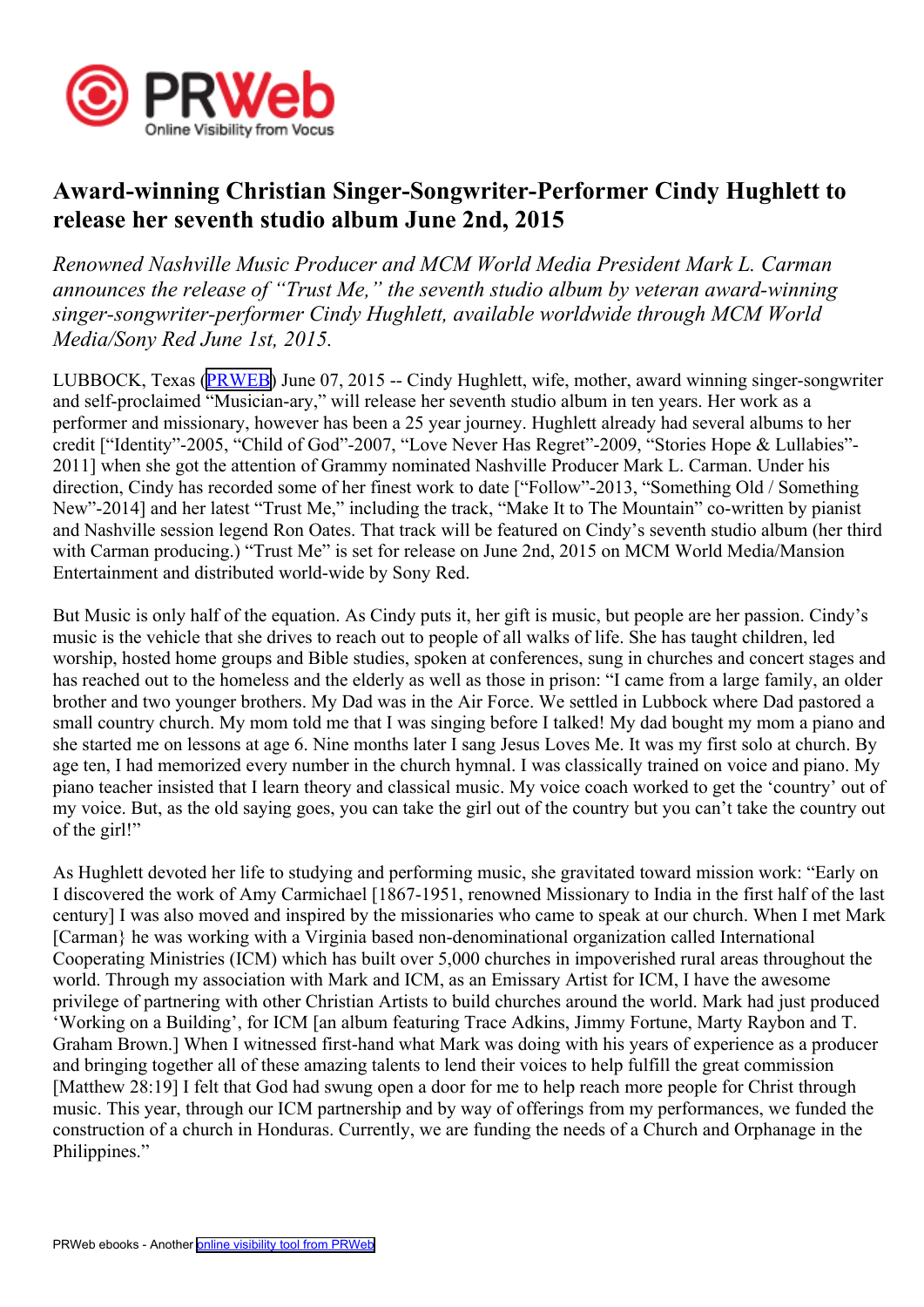

As <sup>a</sup> result of those efforts, Cindy Hughlett has also partnered with Mark Carman to form the 'Smallest Gifts" project. A portion of proceeds from performances suppor<sup>t</sup> children's ministries locally, regionally and internationally. She has also entered into music production with <sup>a</sup> new artist whose debut release [available now] is titled 'Smallest Gifts.': "Kenzie Walker is an amazing young talent that came to my attention in my home town of Lubbock. Kenzie is an 11 year old Chinese orphan who was found in <sup>a</sup> box at <sup>a</sup> train station in the Hunan Province. This amazing child was adopted by <sup>a</sup> loving family here in Lubbock. I introduced her to Mark and we agreed to produce her wonderful talent and help her to spread her message of joy and hope. That's really how the smallest gifts foundation came to be."

Cindy has received many awards during her career. Most recently, Christian Voice Album of The Year 2012, Artist Music Guild Female Vocalist and Song of the Year 2013 and Academy of Recording Arts & Sciences (Grammy) Consideration in 7 categories 2014. She has had <sup>a</sup> slew of number 1's and top 10's in all the prominent Christian and Gospel charts. Cindy Hughlett is certainly an established artist, missionary, humanitarian and now music producer: "Well, I am just so blessed to be doing this work. My desire from the very beginning, when I sang 'Jesus Loves Me' as <sup>a</sup> 6 year old in church has been to reach the world for Christ through music. The Lord has opened so many doors along the way. Right now, I anticipate the release of my 7th studio album. 'Trust Me' set for June 1st. And I will continue to seek the Lord's will, just like the title of my 2013 CD…Follow!"